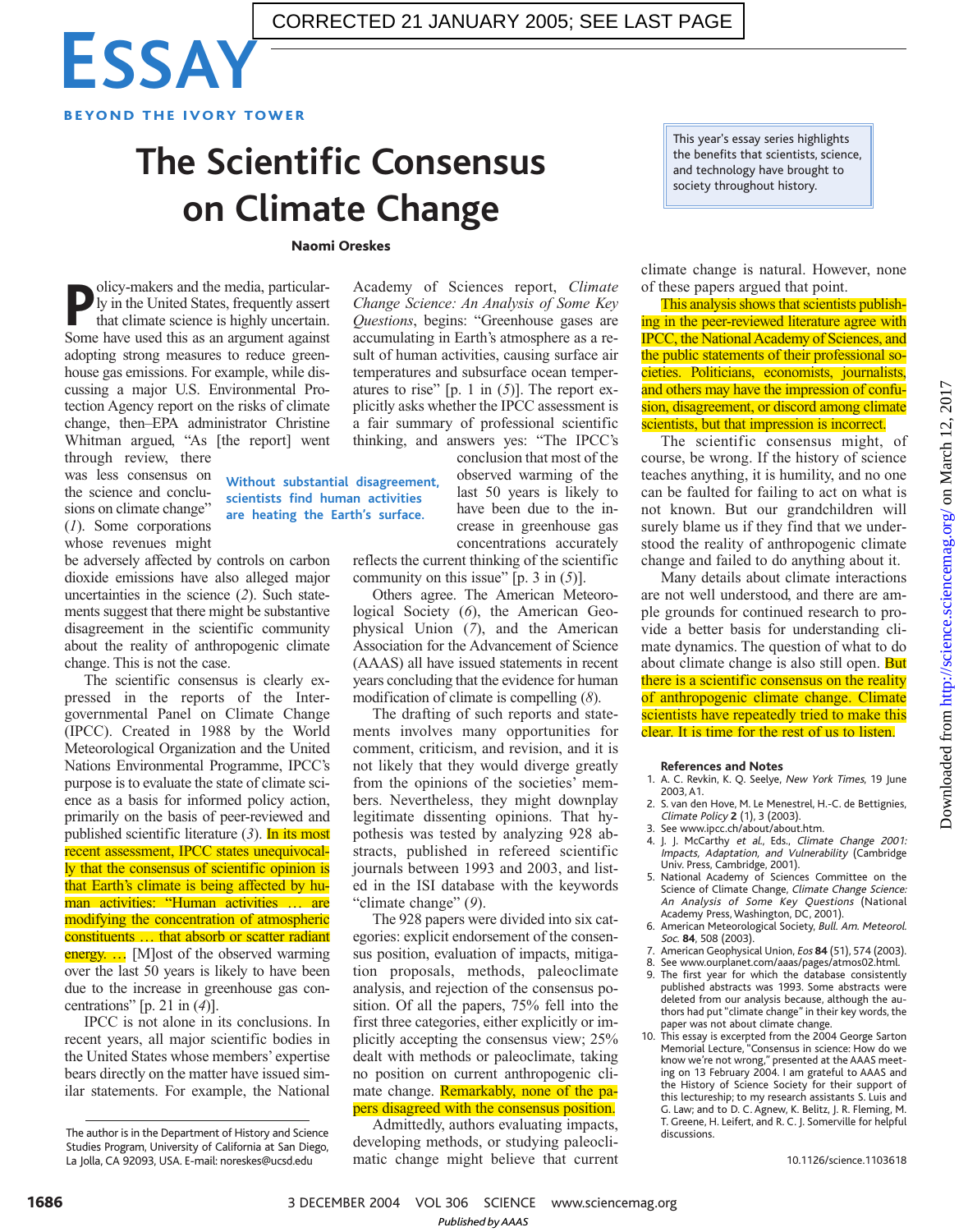## **Post date 21 January 2005 ERRATUM**

Essays: "The scientific consensus on climate change" by N. Oreskes (3 Dec. 2004, p. 1686). The final sentence of the fifth paragraph should read "That hypothesis was tested by analyzing 928 abstracts, published in refereed scientific journals between 1993 and 2003, and listed in the ISI database with the keywords 'global climate change' (9)." The keywords used were "global climate change," not "climate change."